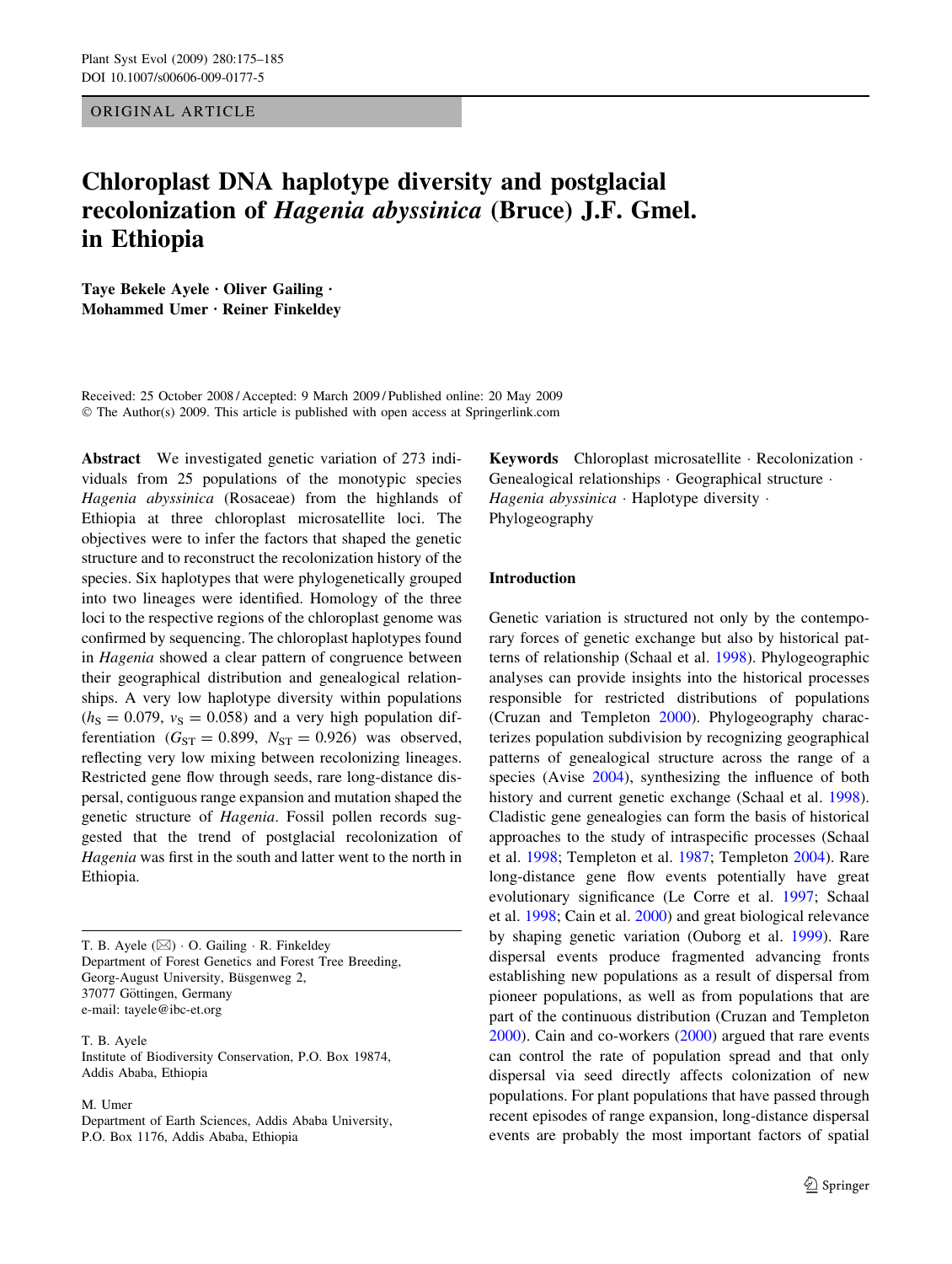genetic structuring at maternally inherited genes at small or medium geographic scales (Le Corre et al. [1997\)](#page-10-0). In the simulation-based study on colonization dynamics of maternally inherited loci in oak, Le Corre and co-workers [\(1997](#page-10-0)) demonstrated that stratified dispersal was far more rapid than pure diffusion, even if long-distance dispersals were very rare events. They also argued that long-distance dispersal events influenced the genetic differentiation of populations, leaving a genetic signature that is likely to persist for long periods. This paper demonstrates the significance of such rare events, among others, in shaping the genetic structure of the monotypic species Hagenia abyssinica.

Chloroplast DNA has been widely used in the investigations of genetic structure (e.g. Meister et al. [2005](#page-10-0); Parducci et al. [2001\)](#page-10-0), phylogeography (e.g. Butaud et al. [2005;](#page-9-0) Meister et al. [2005](#page-10-0); King and Ferris [1998](#page-10-0); Rendell and Ennos [2002](#page-10-0)) and colonization history (e.g. Cavers et al. [2003;](#page-9-0) Petit et al. [2002](#page-10-0), [2003;](#page-10-0) Heuertz et al. [2004](#page-9-0)) of tree species. We employed chloroplast microsatellite markers (Weising and Gardner [1999\)](#page-10-0) to investigate genetic structure, phylogeography and recolonization routes of H. abyssinica within its natural range in Ethiopia. The mode of inheritance of the chloroplast genome of H. abyssinica has not been determined, but it is most likely maternally inherited as in the majority of angiosperms (Harris and Ingram [1991](#page-9-0); Birky [1995](#page-9-0); Finkeldey and Hattemer [2007\)](#page-9-0). We also examined some fossil pollen records in order to examine the recolonization history of Hagenia after late Pleistocene ice ages in Africa.

Hagenia is a wind-pollinated and wind-dispersed broadleaved dioecious tree species that belongs to a monotypic genus in the Rosaceae family (Hedberg [1989;](#page-9-0) Negash [1995\)](#page-10-0). It is confined to Africa and its ecological range stretches from Ethiopia in the North to Zimbabwe in the South (Hedberg [1989](#page-9-0); <http://www.worldagroforestry.org>). Fossil pollen records indicated that Hagenia recolonized Ethiopia from the south during the late Pleistocene and became abundant in the southern regions of Ethiopia about 2,500 years Before Present (BP) (Hamilton [1982;](#page-9-0) Umer [1992;](#page-10-0) Umer et al. [1996](#page-10-0); Umer and Bonnefille [1998](#page-10-0); Umer et al. [2007](#page-10-0)). At present, the extant Hagenia populations throughout the country are situated at higher altitudes, often in wetter depressions.

The tree has remarkably diversified economic and ecological values (Azene et al. [1993;](#page-9-0) Berhanu et al. [1999](#page-9-0); Dawit and Ahadu [1993;](#page-9-0) Jansen [1981;](#page-10-0) Hedberg [1989](#page-9-0)). Hagenia has been logged heavily and selectively and it is one of the endangered tree species in Ethiopia (Negash [1995\)](#page-10-0).

Genetic inventories of H. abyssinica are rare and restricted only to some parts of the species' distribution range. Kumilign [\(2005](#page-10-0)) and Feyissa et al. [\(2007](#page-9-0)) investigated the genetic diversity of a few populations of H. abyssinica using anonymous RAPD and ISSR markers, respectively. The present investigation using cpDNA is the first of its kind and covered the whole range of the species in Ethiopia. We predicted that (1) since the seeds of H. abyssinica are dispersed by wind, there is low differentiation among populations but high variation within populations, (2) populations show geographic structuring primarily induced by mutation and isolation by distance, (3) based on the existing fossil pollen records, Hagenia recolonized Ethiopia after the Last Glacial Maximum (LGM) more particularly becoming abundant during the late Holocene in contrast to the southern regions. For the latter the recolonization was much earlier.

Two main questions are addressed: (1) which factors shaped the maternally inherited genetic variation of Hagenia in Ethiopia? (2) Is there a congruence between molecular data and palynological evidences to infer the relationships among genealogical lineages and migration routes of the species?

## Materials and methods

# Sampling and DNA extraction

Twenty-two natural and three planted populations were sampled from all regions where Hagenia is known to grow in Ethiopia. These populations represent most of the extant distribution of the species in the country. The distribution of the populations stretches from 05°51'N (Hagere-Mariam) in the south to  $13^{\circ}11'N$  (Debark-Mariam) in the north, and from  $35^{\circ}42'E$  (Wonbera) in the west to  $40^{\circ}14'E$ (Dindin) in the east (Table [1](#page-2-0); Fig. [3](#page-6-0)). The distances between populations range from 21 to 806 km. The populations are located within an altitudinal range of 2,200 m a.s.l. at Bonga to 3,200 m a.s.l. at Wofwasha, and temperatures range from an absolute minimum of  $-1$ <sup>o</sup>C at Dinsho to a maximum of  $33.5^{\circ}$ C at Kosso Ber populations. The nearest meteorological stations are situated at lower altitudes than Hagenia populations in most of the cases, and therefore, higher rainfall and lower temperatures are expected than those shown in Table [1.](#page-2-0)

Young leaves were collected and partially desiccated in paper bags before drying with silica gel and stored at room temperature before DNA extraction. Genomic DNA was isolated from leaves following the DNeasy 96 kit protocol of Qiagen<sup>®</sup> (Hilden, Germany). In an initial test, DNA was isolated from dried leaves of different sizes. A size of 1 cm<sup>2</sup> (about 20 mg) gave the best results with regard to DNA quantity and quality and was used for all samples.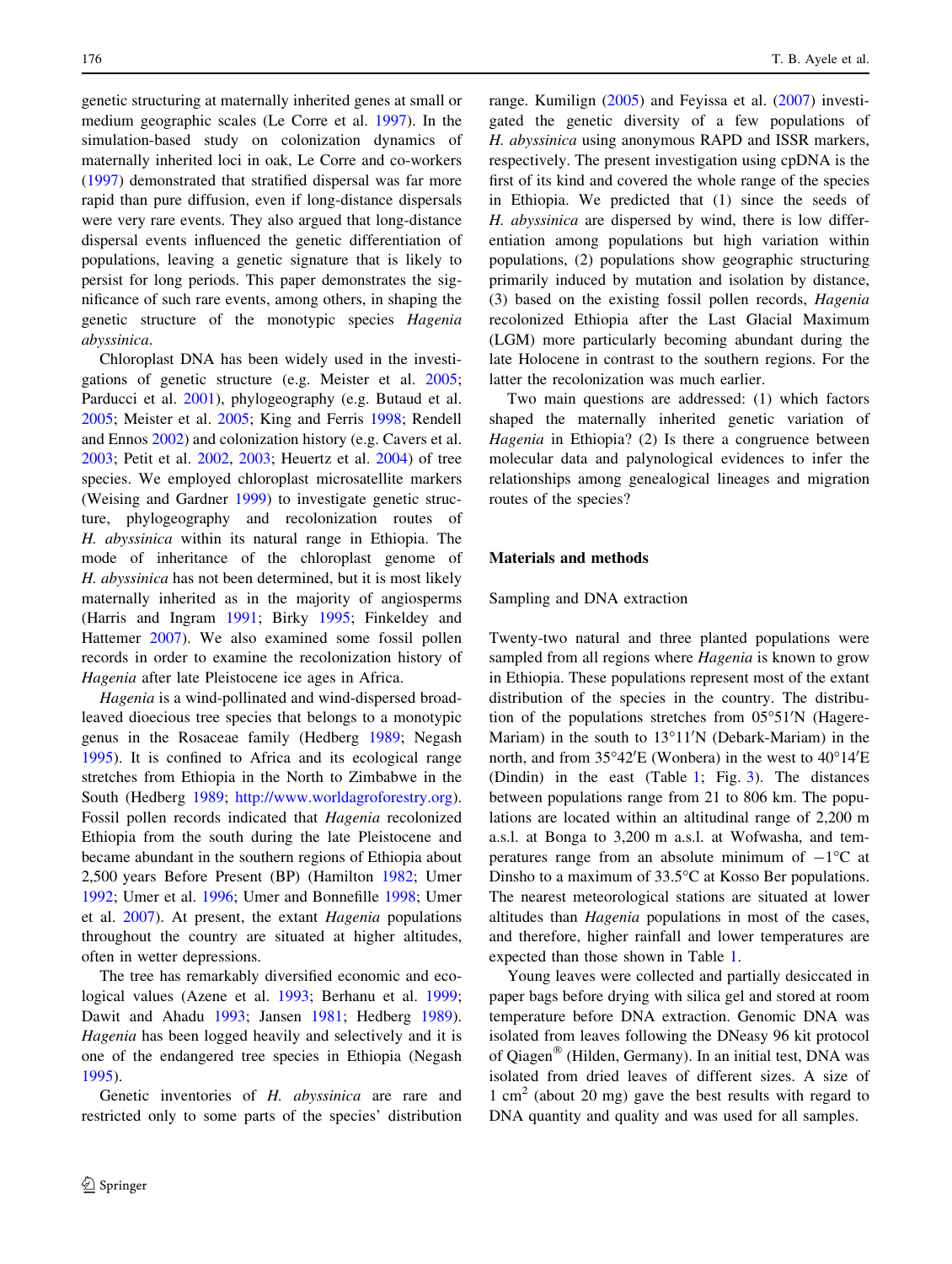<span id="page-2-0"></span>Table 1 Site characteristics of 22 natural and 3 planted populations of *Hagenia* sampled from Ethiopia

| Population              | Code           | Latitude        | Longitude       | Altitude<br>(m a.s.l.) | $ARF$ (ml) | Min $T$ | Max T | Max Ht<br>(m) | Max DBH<br>(cm) | $\boldsymbol{n}$ |
|-------------------------|----------------|-----------------|-----------------|------------------------|------------|---------|-------|---------------|-----------------|------------------|
| Debark-Mariam           | DK             | $13^{\circ}11'$ | 37°57'          | 3,013                  | 1,270      | 8.8     | 19.7  | 15            | 144             | 11               |
| Debark-Plantation       | <b>DKP</b>     | 13°12'          | 38°01'          | 3,005                  | 1,270      | 8.8     | 19.7  | na            | na              | 11               |
| Kimir-Dingay plantation | <b>KDP</b>     | $11^{\circ}48'$ | 38°14'          |                        | 1,350      | 9.2     | 21.9  | na            | na              | 11               |
| Woldiya Se'at Michael   | <b>WD</b>      | 11°55'          | 39°24'          | 3,112                  | 908        | na      | na    | 15            | 125             | 11               |
| Kosso Ber               | <b>KB</b>      | $10^{\circ}59'$ | 36°54'          | 2,702                  | 2,381      | 12.9    | 27.4  | 17            | 45              | 11               |
| Denkoro                 | DR             | $10^{\circ}52'$ | 38°47'          | 3,061                  | 896        | 10.9    | 21.8  | 20            | 196             | 11               |
| Wonbera                 | WB             | $10^{\circ}34'$ | 35°42'          | 2,428                  | 1,622      | na      | na    | 18            | 112.5           | 11               |
| Wof washa               | <b>WW</b>      | $09^{\circ}45'$ | 39°44'          | 3,159                  | 941        | 6.1     | 19.9  | 15            | 122             | 11               |
| Chilimo                 | <b>CM</b>      | $09^{\circ}05'$ | 38°10'          | 2,805                  | 1,114      | 11.5    | 25.8  | 35            | 118             | 12               |
| Dindin                  | DN             | 08°36'          | $40^{\circ}14'$ | 2,410                  | 989        | 12.7    | 28.0  | 26            | 156             | 11               |
| Zequala Abo             | ZQ             | 08°32'          | 38°50'          | 2,856                  | 1,215      | na      | na    | 23            | 234             | 10               |
| Boterbecho              | BB             | 08°24'          | $37^{\circ}15'$ | 2,772                  | 1,666      | 5.7     | 23.6  | 28            | 126             | 9                |
| Chilalo                 | CL             | 07°56'          | 39°11'          | 2,815                  | 796        | 9.8     | 23.0  | 15            | 140             | 11               |
| Sigmo plantation        | <b>SMP</b>     | 07°55'          | 36°10'          | 2,300                  | 1,837      | 11.4    | 21.6  | na            | na              | 11               |
| Sigmo                   | SM             | $07^{\circ}46'$ | 36°05'          | 2,651                  | 1,837      | 11.4    | 21.6  | 25            | 152             | 11               |
| Munesa                  | MS             | 07°25'          | 38°53'          | 2,459                  | 1,028      | 10.1    | 24.3  | 20            | 84.5            | 11               |
| Bonga                   | BG             | $07^{\circ}17'$ | 36°22'          | 2,238                  | 2,217      | 11.9    | 26.6  | 18            | 93              | 11               |
| Kofele                  | KL             | $07^{\circ}11'$ | 38°52'          | 2,757                  | 1,305      | 7.7     | 20.1  | 26            | 214             | 11               |
| Dinsho                  | D <sub>O</sub> | 07°05'          | 39°47'          | 3,117                  | 1,213      | 3.4     | 20.8  | 19            | 153             | 11               |
| Doddola-Serofta         | DS             | 06°52'          | 39°02'          | 2,700                  | 1,074      | 6.7     | 24.3  | 23            | 242             | 11               |
| Doddola-Dachosa         | DD             | 06°52'          | 39°14'          | 3,039                  | 1,074      | 6.7     | 24.3  | 25            | 210             | 11               |
| Rira                    | RR             | $06^{\circ}45'$ | 39°43'          | 2,725                  | 736        | na      | na    | 23            | 150             | 11               |
| Bore                    | BR             | $06^{\circ}17'$ | 38°39'          | 2,631                  | 1,526      | 8.3     | 18.8  | 24            | 107             | 12               |
| Uraga                   | <b>UR</b>      | $06^{\circ}08'$ | 38°33'          | 2,508                  | 1,228      | 8.3     | 18.8  | 19            | 96              | 11               |
| Hagere-Mariam           | HM             | 05°51'          | 38°17'          | 2,443                  | 1,228      | 12.3    | 23.0  | 18            | 114             | 10               |

The planted populations are labeled as plantation

 $m$  a.s.l. meters above sea level, ARF mean annual rainfall,  $ml$  milliliters,  $Min$  T mean minimum temperature,  $Max$  T mean maximum temperature, Max Ht  $(m)$  maximum height in meters, Max DBH  $(cm)$  maximum diameter at breast height in centimeters, n no. of samples, na not available Source of climatic data: National Meteorological Agency Service (Ethiopia)

## PCR amplification and genotyping

The 10 pairs of consensus chloroplast microsatellite primers (CCMPs) (Weising and Gardner [1999](#page-10-0)) were tested on three samples from three geographically separated populations that are far from each other. Seven of them gave amplification products, three of which (CCMP2, CCMP6 and CCMP10) were found to be polymorphic, and were used to screen 273 samples (9–12 individuals from each population). Additional 144 samples were analyzed to study spatial genetic structure in four polymorphic natural populations. DNA was diluted (1:10) prior to PCR amplification. PCR reactions were performed in a Peltier Thermal Cycler PTC-200 (MJ Research<sup>®</sup>), with a volume of 16  $\mu$ l reaction mixture containing 2  $\mu$ l HPLC H<sub>2</sub>O, 8  $\mu$ l hot star master mix (containing 10 mM Tris–HCL (pH 9.0), 1.5 mM  $MgCl<sub>2</sub>$ , 50 mM KCl, 0.2 mM each of dNTPs,  $0.8U$  Taq DNA polymerase) (Qiagen<sup>®</sup>, Hilden, Germany),

 $2 \mu$ l of each forward and reverse primer (5 pmol/ $\mu$ l) and 2 µl DNA (about 10 ng). The forward primer was labeled with the fluorescent dyes 6-FAM or HEX. The PCR profile for CCMP2 and CCMP10 was 15 min initial denaturation at 95°C, followed by 35 cycles of 1 min denaturation at 94 $\degree$ C, 1 min annealing at 50 $\degree$ C and 1 min extension at 72 $\degree$ C, with a final extension of 10 min at 72 $\degree$ C. The PCR profile for CCMP6 differed in the annealing temperature  $(52.5^{\circ}C)$ . Aliquots of the amplification products were diluted prior to electrophoretic separation on the ABI 3100 Genetic Analyser (Applied Biosystems<sup>®</sup>) depending on the intensity of the bands observed after agarose gel electrophoresis. Two microliters diluted (multiplexed in most cases) PCR product were denaturated for 2 min at  $90^{\circ}$ C with 12  $\mu$ I HiDi formamide (Applied Biosystems<sup>®</sup>) containing  $\sim 0.02$  µl internal size standard (GS ROX 500, Applied Biosystems<sup>®</sup>) before loading on the ABI Genetic Analyser 3100 (Applied Biosystems®) for separation.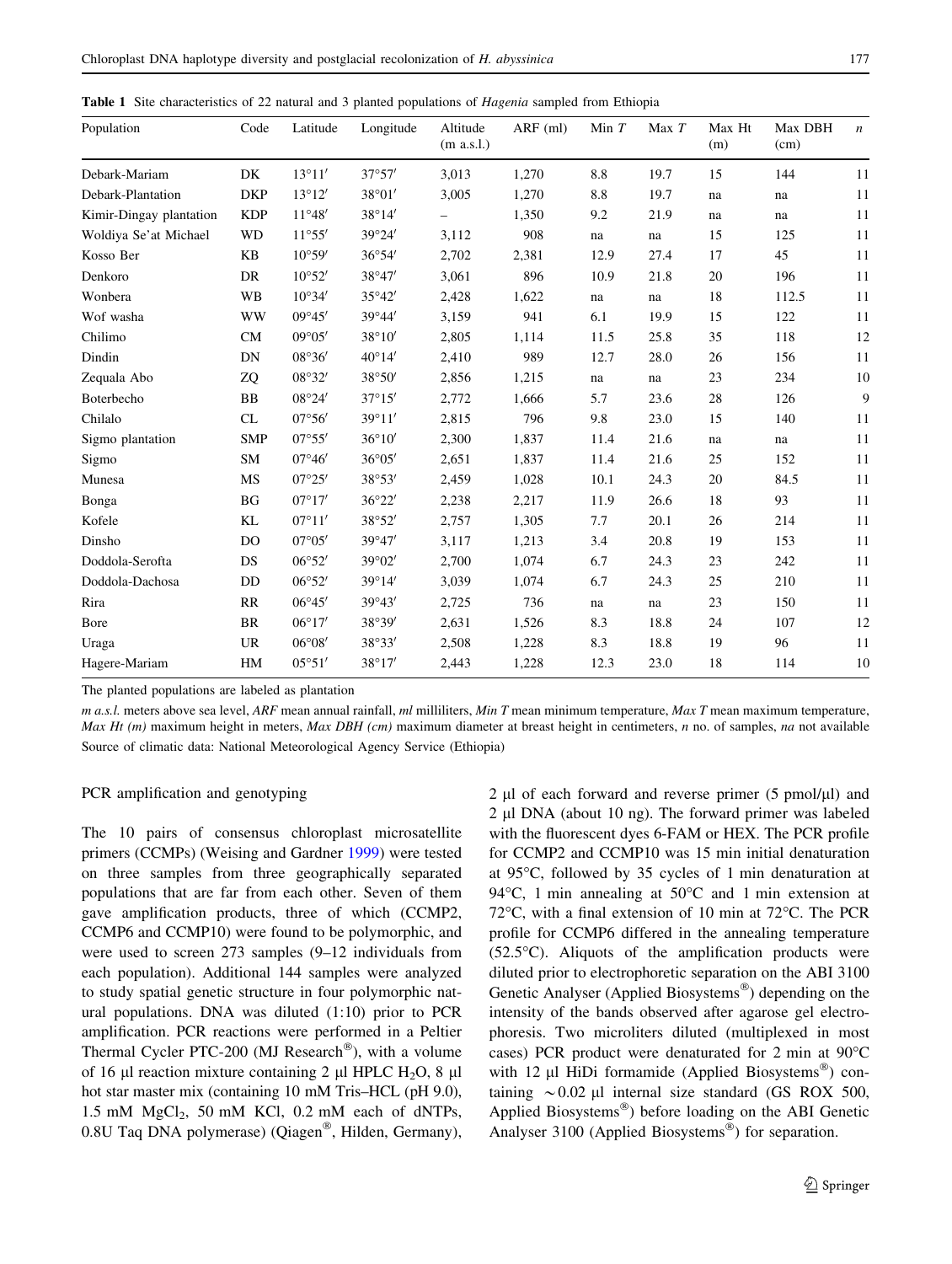# Sequencing

Comparative sequencing of 18 fragments from the three chloroplast loci was performed to confirm the amplified regions and to determine the molecular basis for size variation. The amplification products were purified using the QIAquick Gel Extraction kit (Qiagen®, Germany) following the manufacturer's specifications. We employed direct sequencing for a locus having relatively larger fragment sizes, CCMP2 (224–235 bp). Cloning was performed for the two loci with smaller fragment sizes, CCMP6 (140– 142 bp) and CCMP10 (96–97 bp), using the pBSKS vector and X BlueI competitive cells with the TA cloning method (Invitrogen<sup>®</sup>). Sequencing followed the dideoxy-chain termination method (Sanger et al. [1977\)](#page-10-0). Sequencing reaction of  $10 \mu l$  total volume containing 1  $\mu l$  Big Dye (BD vers. 3.1), 1.5  $\mu$ l sequencing buffer (SB 3.1), 4.8  $\mu$ l HPLC H<sub>2</sub>O, 0.7 µl forward or reverse primer (5 pmol/µl),  $2 \mu l$  purified DNA (about 10 ng) was used. Since no sequences of CCMP2 from other species of the family Rosaceae were available in existing databases, three outgroup species from the Rosaceae family that were available in the Botanic Garden of the Georg-August-University Göttingen, Germany, were also sequenced for comparison. The sequence data have been stored in the EMBL Nucleotide Sequence Database ([http://www.ebi.ac.uk/embl/\)](http://www.ebi.ac.uk/embl/) with the accession numbers FM174367-75 and FM 174387 for locus CCMP2 (10 sequences), FM174376-80 for locus CCMP6 (5 sequences), FM174381-83 for locus CCMP10 (3 sequences), and FM1743784-86 for the locus CCMP2 of the out-group species (3 sequences).

## Data analysis

Amplification products were aligned with the internal size standard using GENESCAN 3.7, and fragments were scored with GENOTYPER 3.7 (Applied Biosystems<sup>®</sup>). Polymorphisms in fragment size were identified as different length variants that were combined to define haplotypes. Genetic diversity  $(h_s, h_T, v_S, v_T)$  and differentiation among populations  $(G_{ST}, N_{ST})$  was computed by PermutcpSSR (available at [http://www.pierroton.inra.fr/genetics/](http://www.pierroton.inra.fr/genetics/labo/Software/PermutCpSSR/index.html) [labo/Software/PermutCpSSR/index.html](http://www.pierroton.inra.fr/genetics/labo/Software/PermutCpSSR/index.html)) as described by Pons and Petit [\(1995](#page-10-0), [1996\)](#page-10-0). Distribution of genetic diversity within and among populations was estimated by an analysis of molecular variance (AMOVA) using ARLEQUIN Version 3.0 (Excoffier et al. [2005](#page-9-0); available at <http://cmpg.unibe.ch/software/arlequin3>).

Sequences were analyzed with the sequence analyzing software 3.7 (Applied Biosystems<sup>®</sup>), edited by the program BIOEDIT (Hall [1999](#page-9-0)) and aligned with Clustal W application (Thompson et al. [1994;](#page-10-0) available at [http://www.ebi.](http://www.ebi.ac.uk/clustalw/) [ac.uk/clustalw/](http://www.ebi.ac.uk/clustalw/)).

A statistical parsimony network of haplotypes was constructed with the help of a program TCS Version 1.21 (Clement et al. [2000\)](#page-9-0) from DNA sequence data. Large gaps in a sequence due to an indel (insertion/deletion) are coded as a single mutation to avoid theoretical intermediate haplotypes that are created by the program, which interprets each gap as independent mutation event. The sequence data also confirmed that the larger indel was the result of a single mutation event. The TCS program was also used to compute the out-group weights of haplotypes. A nested clade phylogeographic analysis (NCPA) of the spatial distribution of the genetic variation was performed by the program GEODIS (Posada et al. [2000](#page-10-0)). Nested clades were plotted manually on the haplotype network based on the algorithms defined by Templeton et al. [\(1987](#page-10-0)). The interpretation of statistically significant patterns of distribution was made following the inference key described in Templeton [\(2004](#page-10-0)).

#### Results

Genetic diversity and differentiation

We found three alleles in locus CCMP2, three alleles in locus CCMP6 and two alleles in locus CCMP10 (Tables [2](#page-4-0) and [3\)](#page-4-0). The analyses of within population diversity  $(h<sub>S</sub>)$ , total diversity  $(h_T)$  and differentiation  $(G_{ST})$  yielded 0.079, 0.787 and 0.899, respectively, under the assumption of unordered haplotypes (Pons and Petit [1996](#page-10-0)). The corresponding values for within population diversity  $(v<sub>S</sub>)$ , total diversity ( $v_T$ ) and differentiation ( $N_{ST}$ ) with ordered haplotypes (Pons and Petit [1996\)](#page-10-0), taking genetic distances among haplotypes into account, were 0.058, 0.787 and 0.926, respectively. An AMOVA showed that 92.3% of the total genetic diversity is represented among populations. A test of spatial genetic structure in the four polymorphic natural populations did not show any family or spatial genetic structure, indicating effective seed dispersal by wind at the local level. This is not unexpected for species with very light wind-dispersed seeds. The additional 144 individuals analyzed for spatial genetic structure showed similar haplotype composition and frequencies, as the sample that was analyzed to study genetic diversity (Table [4\)](#page-4-0). No additional haplotypes were found due to increased sample size.

# Results of sequencing

Multiple sequence alignments of loci CCMP2, CCMP6 and CCMP10 are shown in Fig. [1](#page-5-0). Sequencing confirmed homology of the three loci to the respective regions of the chloroplast genome. The observed variations were due to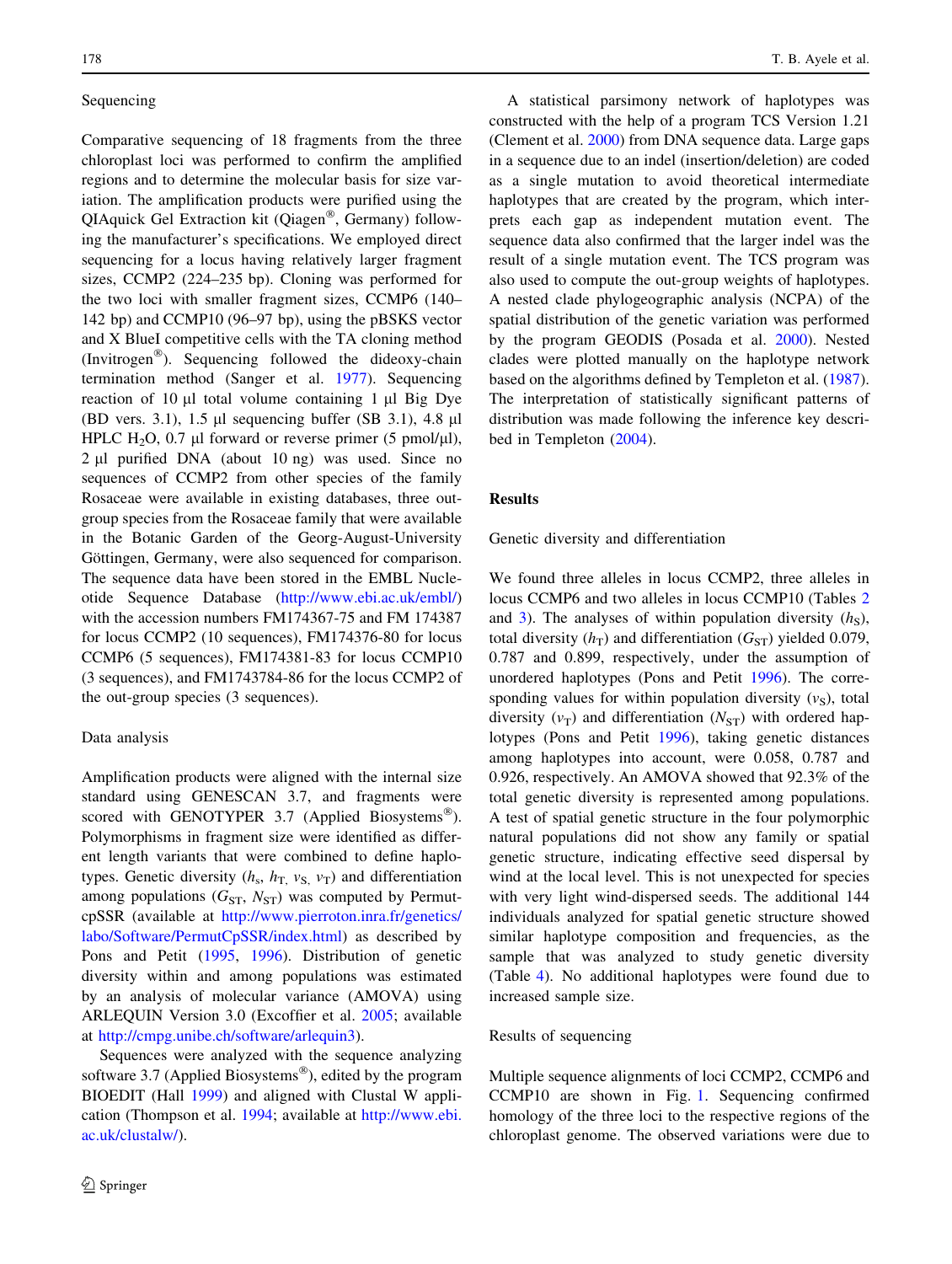<span id="page-4-0"></span>

|  |  |  | <b>Table 2</b> Description of chloroplast microsatellites in <i>Hagenia</i> |  |
|--|--|--|-----------------------------------------------------------------------------|--|
|--|--|--|-----------------------------------------------------------------------------|--|

| Gene locus         | Forward and reverse primer                                   | Repeat motif |                              | Fragment size (bp) |                              | Location in genome <sup>a</sup> | Source of                  |  |
|--------------------|--------------------------------------------------------------|--------------|------------------------------|--------------------|------------------------------|---------------------------------|----------------------------|--|
|                    | sequences $(5'–3')^a$                                        | Hagenia      | Other<br>plants <sup>a</sup> | Hagenia            | Other<br>plants <sup>a</sup> |                                 | variation                  |  |
| CCMP <sub>2</sub>  | <b>GATCCCGGAGGTAATCCTG</b><br>ATCGTACCGAGGGTTCGAAT           | $(A)_{9}$    | $(A)_{11}$                   | 224, 234, 235      | 158 to 234                   | $5'$ to trnS                    | Indel, micro-<br>satellite |  |
| CCMP <sub>6</sub>  | CGATGCATATGTAGAAAGCC<br>CATTACGTGCGACTATCTCC                 | $(T)_{7}$    | $(T)_{5}C(T)_{17}$           | 140, 141, 142      | 93 to 103                    | ORF 77-ORF 82,<br>intergenic    | Microsatellite             |  |
| CCMP <sub>10</sub> | <b>TTTTTTTTTAGTGAACGTGTCA</b><br><b>TTCGTCGDCGTAGTAAATAG</b> | $(A)_{12}$   | $(T)_{14}$                   | 96, 97             | 91 to $>300$                 | rpl2-rps19, intergenic          | Microsatellite             |  |

Weising and Gardner ([1999\)](#page-10-0), indel insertion/deletion (in the flanking region)

Table 3 Description of Hagenia haplotypes detected by fragment analysis in three chloroplast DNA loci

| Haplotype      |     | CCMP2 CCMP6 | CCMP <sub>10</sub> | Relative<br>frequency | np | nfp            |
|----------------|-----|-------------|--------------------|-----------------------|----|----------------|
| H1             | 224 | 140         | 97                 | 0.34                  | 10 | 7              |
| H <sub>2</sub> | 224 | 141         | 97                 | 0.25                  | 8  | 5              |
| H <sub>3</sub> | 224 | 142         | 97                 | 0.05                  | 3  | $\Omega$       |
| H <sub>4</sub> | 234 | 140         | 97                 | 0.21                  | 6  | 5              |
| H <sub>5</sub> | 234 | 140         | 96                 | 0.04                  |    |                |
| H <sub>6</sub> | 235 | 140         | 97                 | 0.11                  |    | $\mathfrak{D}$ |

 $np$  no. of populations possessing the haplotypes,  $nfp$  no. of populations fixed on one type

Table 4 Number of observations in two samples (one small and one large) from each of four polymorphic populations

|                | Populations Chilimo (CM) Kofele (KL) Bore (BR) Uraga (UR) |    |    |    |    |    |    |               |
|----------------|-----------------------------------------------------------|----|----|----|----|----|----|---------------|
| Sample size 12 |                                                           | 47 | 11 | 46 | 12 | 47 | 11 | 50            |
| Haplotypes     |                                                           |    |    |    |    |    |    |               |
| H1             | 10                                                        | 39 | 6  | 19 |    | 3  |    |               |
| H <sub>2</sub> |                                                           |    | 4  | 26 | 9  | 38 | 1  | $\mathcal{L}$ |
| H <sub>3</sub> |                                                           |    |    | 1  | 2  | 6  | 10 | 48            |
| H4             |                                                           | 8  |    |    |    |    |    |               |

variable numbers of poly (A) or poly (T) repeats and a large indel of 10 bp at position 100 bp in the flanking region of the locus CCMP2. In total, there were four variable sites (3 short indels in the microsatellites and a large indel in the flanking region). A 10-bp segment is preceded by an identical sequence in the flanking region of the four genotypes in locus CCMP2 (underlined in Fig. [1](#page-5-0)). The duplication can be explained by a strand slippage during cpDNA replication in a single mutational event (e.g. Wolfson et al. [1991\)](#page-10-0). The sequences of the three out-group species (Rubus fruticosus, R. idaeus and Rosa canina) also showed duplication events of different segments in similar region (Fig. [1](#page-5-0)).

#### Phylogeography

Six haplotypes (H1–H6) were identified from the combination of the three loci as detected by fragment analysis (Table 3). A fully resolved statistical parsimony network of the chloroplast haplotypes of Hagenia, which is reconstructed from DNA sequences (Fig. [2](#page-5-0)), demonstrates the relationship among the different haplotypes and the minimum number of evolutionary events separating them. The third frequent haplotype, H4 (represented in 21% of the individuals), has a larger out-group weight (0.35) than the most frequent haplotype H1 (represented in 34% of the individuals) with an out-group weight of 0.26. Out-group weight is a relative weight of haplotypes based on mutational steps and is strongly correlated with actual age (of a haplotype) and thus is a much better indicator of haplotype age than is the haplotype frequency (Castelloe and Templeton [1994\)](#page-9-0). All of the haplotypes are separated by a single mutation step. H1 is separated from H4 by a deletion of 10 nucleotides in locus CCMP2.

The observed  $N_{ST}$  value is significantly higher than the  $G<sub>ST</sub>$  value at  $p<0.01$  (none of the permutated  $G<sub>ST</sub>$  values was higher than the observed  $N_{ST}$  value), indicating geographical clustering of related haplotypes. Three nested clades were evident from the haplotype network (Fig. [2\)](#page-5-0) and the  $\chi^2$  statistic revealed a significant association  $(p<0.0001)$  between genealogical and geographic distributions in all of the clades (Table [5\)](#page-6-0). Restricted gene flow was inferred for the haplotypes nested in clade 1-1 (but with some long-distance dispersal events over intermediate areas) and in clade 1-2 (with isolation by distance), while contiguous range expansion was deduced from the total cladogram (Table [5](#page-6-0)).

Haplotype H1 is widely distributed in central Ethiopia, while H<sub>2</sub> is common in southern regions (Fig. [3](#page-6-0)). Haplotype H4 has the longest geographic distribution in southnorth direction stretching from the southwest to the northern regions. The northern population DK was established most likely by single long-distance dispersal event.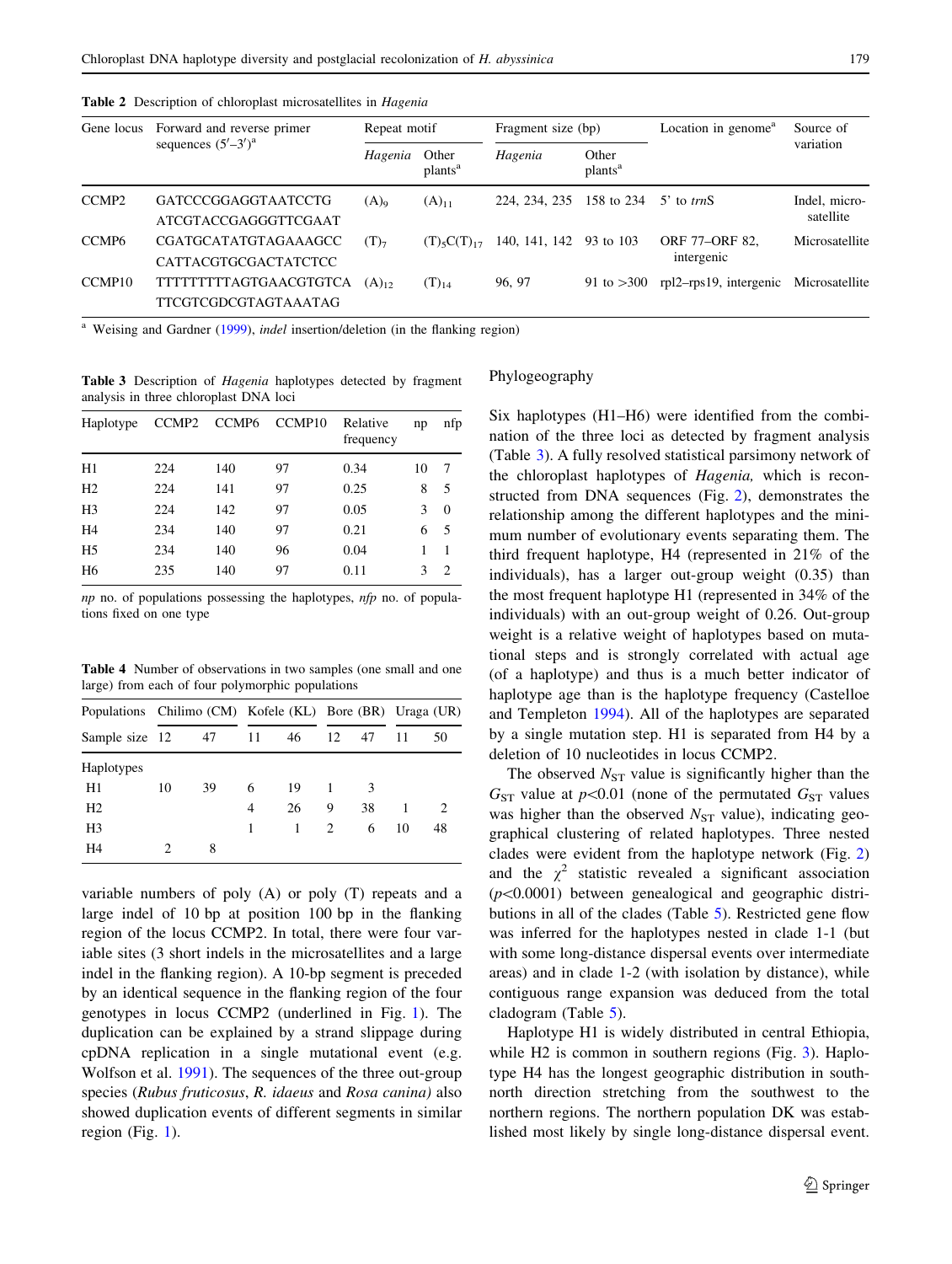<span id="page-5-0"></span>

| (a)                    |               |     |        |                                                                                                   |     |                                                    |     |                |     |
|------------------------|---------------|-----|--------|---------------------------------------------------------------------------------------------------|-----|----------------------------------------------------|-----|----------------|-----|
| f<br>ı.                | 80            | 90  | 100    | 110                                                                                               | 120 | 130                                                | 140 | 150            |     |
|                        |               |     |        |                                                                                                   |     |                                                    |     |                |     |
| 234<br>DK5             | AAG.          |     |        | TA - TTTAGTTAATTTTAGTTAATT <b>AAAAAAAA -</b> TATTAATAA - -                                        |     |                                                    |     | -TTTAAAGAAGTGG |     |
| DR7<br>235             | AAG.          |     |        | 'ΤΑ-ΤΤΤΑGΤΤΑΑΤΤΤΤΑGΤΤΑΑΤΤ <b>ΑΑΑΑΑΑΑΑΑΤ</b> ΑΤΤΑΑΤΑΑ                                              |     |                                                    |     |                |     |
| KB <sub>5</sub><br>224 | $AAG - - TTT$ |     | ТА – Т |                                                                                                   |     | -----TTAGTTAATTAAAAAAAAA-TATTAATAA---TTTAAAGAAGTGG |     |                |     |
| Rubus f                | GAGCTCTTTTT   |     |        | TTTATTTAATTA - TTTAATTAA - - - TAGTT - - - - AAAAATGAA - TAGTTAAAGAAGTTTAAGGATGNGG                |     |                                                    |     |                |     |
| Rubus i                |               |     |        |                                                                                                   |     |                                                    |     |                |     |
| Rosa c                 |               |     |        | GAGCTCTTTTTT--ATTATATATTTTTTATTATTATAAAAFT---AAAAATTATATAGTTAAAATAGTT-AAAGAAGTGG                  |     |                                                    |     |                |     |
| (b)                    |               | 30  | 40     | 50                                                                                                | 60  | 70                                                 | 80  | 90             | 100 |
|                        |               |     |        | المتما المتما المتمار المتمار المتمار المتمار المتمار لمتمار لمتمار المتمار المتمار المتمار لمتما |     |                                                    |     |                |     |
| UR5 142                |               |     |        | CTACCTTTTAGTTTATATATAATATATATAGTA <b>TTTTTTTT</b> CTATGGATTATGGATATAGTATTTATTACGTATTTCTT          |     |                                                    |     |                |     |
| DO5 141                |               |     |        |                                                                                                   |     |                                                    |     |                |     |
| KR7 140                |               |     |        | CTACCTTTTAGTTTTATATATATATATATAGTA <b>TTTTTT-</b> -CTATGGATTATGGATATAGTATTTATTACGTATTTCTT          |     |                                                    |     |                |     |
|                        |               |     |        |                                                                                                   |     |                                                    |     |                |     |
| (c)                    |               | 2.0 | 30     | 40                                                                                                | 50  | 60                                                 | 70  | 80             | 90  |
|                        | .             |     |        |                                                                                                   |     |                                                    |     |                |     |

WB4 96 GTAGTAAATAGGCGAGAAAATAGAATTTGTTTCTTCCTCTT**AAAAAAAAAAA**-TAGGAGTAATTAATTGTGACACGTTCA KB5 97 GTAGTAAATAGGcGaGAAAATAGAATTTgTTTcTTCCTcTT**AAAAAAAAAAAA**TAGGAGTAATTAATTGTGACACGTTCA

Fig. 1 Sections of sequences of three *Hagenia* chloroplast microsatellite loci (a CCMP2 aligned with Rubus fruticosus, Rubus idaeus and Rosa canina, b CCMP6, c CCMP10). Duplications in locus CCMP2



Fig. 2 Statistical parsimony network showing nested clades and relatedness among haplotypes of Hagenia abyssinica at three chloroplast loci. Size of circles are proportional to their respective out-group weights. Thick bar indicates indel of 10 bp in a single mutation event; thin bar indicates indel of 1 bp

are underlined. Microsatellite repeats are shown in bold. Gaps indicate deletions of nucleotides.  $i$  individual;  $f$  fragment size. Identical sequences from different individuals are not shown

A recent mutation at locus CCMP10 resulted in the rarest haplotype (H5) that is restricted to only one population (Wonbera) in the west (fixed on one type), distinguishing it from other populations. Haplotype H6 is restricted to the central-northern region, while H3 has only a rare occurrence in the southern region, and is always in association with H2 and/or H1. The domination of the population Uraga (UR) by haplotype H3 as contrasting to the neighboring populations (H2) in the south was caused by a single mutational event in locus CCMP6.

The three loci exhibited different impacts on haplotypic variation in the different regions of the country. Locus CCMP6 accounted for the variation in central and southern Ethiopia, while CCMP2 was responsible for the variation in southwestern and northern regions. Locus CCMP10 caused the variation in West Ethiopia due to the prevalence of a private allele. Eighty percent of the populations are fixed on one haplotype, while the remaining populations share two to three haplotypes. Two populations (KL and BR) contained three similar haplotypes at different frequencies while three populations (UR, CM and KDP) possessed two different haplotypes each. Two of the planted populations included in this study (DKP and SMP) showed haplotypes that were identical to those of their respective parent populations (DK and SM) based on the record obtained from the District Office of Agriculture (unpublished data). The source population of a third plantation (KDP) was not confirmed, but it exhibited a combination of haplotypes from two neighboring populations (H1 and H6), suggesting that seeds were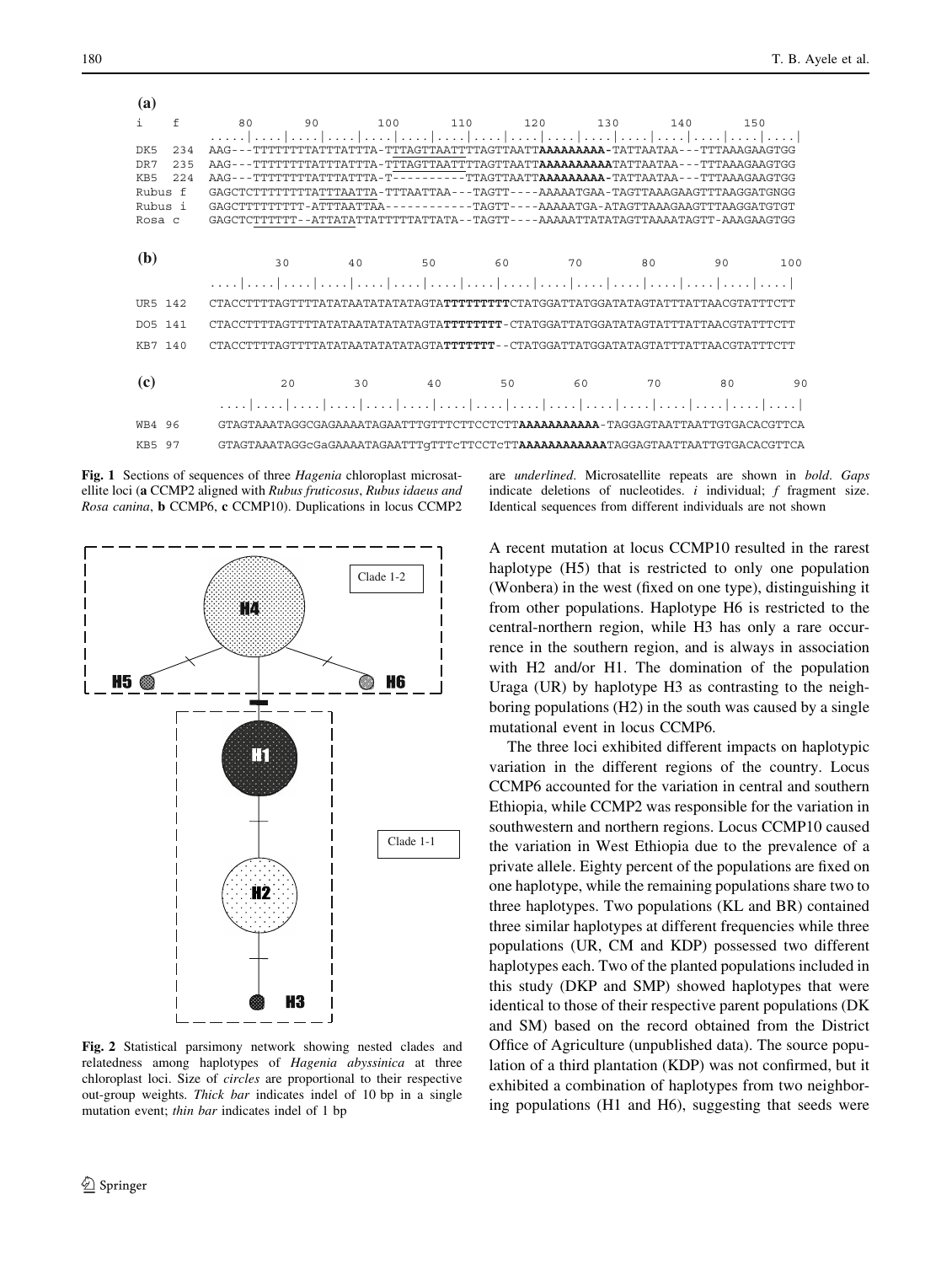<span id="page-6-0"></span>Table 5 Interpretation of the results of the nested clade phylogeographic analysis (NCPA)

| Clade              |          |        | Chain of inference <sup>a</sup>   | Inferred demographic events <sup>b</sup>                                                        |
|--------------------|----------|--------|-----------------------------------|-------------------------------------------------------------------------------------------------|
| $1-1$ (H1, H2, H3) | 276.5762 | 0.0000 | $1 - 2 - 3 - 5 - 6 - 7 - 8 - YES$ | Restricted gene flow/dispersal but with some<br>long-distance dispersal over intermediate areas |
| $1-2$ (H4, H5, H6) | 136,0000 | 0.0000 | $1 - 2 - 3 - 4 - NO$              | Restricted gene flow with isolation by distance                                                 |
| Total cladogram    | 231.7921 | 0.0000 | $1 - 2 - 11 - 12 - NO$            | Contiguous range expansion                                                                      |

<sup>a</sup> Refers to inference key numbers (YES/NO refers to the answers to the respective last keys)

 $<sup>b</sup>$  Interpreted by inference key (Templeton [2004\)](#page-10-0)</sup>

Fig. 3 Geographic distribution of the chloroplast haplotypes of Hagenia abyssinica in Ethiopia. Dotted enclosure shows lineage I; dashed enclosure shows lineage II. Grey dashed lines indicate approximate position of the Great Rift Valley. The inset pie chart shows the relative frequency distribution of the haplotypes. Two letters designate populations as in Table [1](#page-2-0); H1–H6 indicate haplotypes as in Table [3](#page-4-0). The arrows indicate the putative recolonization route of the species. Brighter shaded areas show extant closed forests; darker shaded areas show lakes. Source map: Assefa (unpublished)



obtained from the adjacent populations or alternatively, they were procured from the national seed center.

## **Discussion**

Genetic diversity and differentiation

A very low genetic and haplotype diversity within populations ( $h<sub>S</sub> = 0.079$ ,  $v<sub>S</sub> = 0.058$ , respectively) and a very high population differentiation ( $G_{ST} = 0.899$ ,  $N_{ST} =$ 0.926) proved a marked genetic separation of the populations. This result rejects our first prediction that there is low differentiation among populations, but high variation within populations. The population differentiation is much higher in the chloroplast genome than in the nuclear genome of H. abyssinica, as revealed by ISSR ( $G_{ST} = 0.25$ ; Feyissa et al. [2007](#page-9-0)) and AFLP markers ( $G_{ST} = 0.15$ , Ayele et al. submitted).

Likewise, Rendell and Ennos ([2002\)](#page-10-0) found a population differentiation that was 10-fold higher in the chloroplast genome of Calluna vulgaris (L.) Hull (Ericaceae), than in the nuclear genome. In general, maternally inherited genomes experienced considerably more subdivision (mean  $G<sub>ST</sub>$  value of  $\sim$  0.64) than biparentally inherited genomes (mean  $G_{ST}$  value of  $\sim 0.18$ ) of angiosperm species (reviewed by Petit et al. [2005](#page-10-0)). The coefficient of population differentiation  $(G_{ST})$  in Hagenia is higher than or comparable to  $G_{ST}$  values recorded for other species with heterogeneous mode of seed dispersal, including wind dispersal, investigated by chloroplast markers (Newton et al. [1999;](#page-10-0) Petit et al. [2003](#page-10-0)).

The high level of genetic variation among populations of Hagenia suggested a restricted migration of seeds among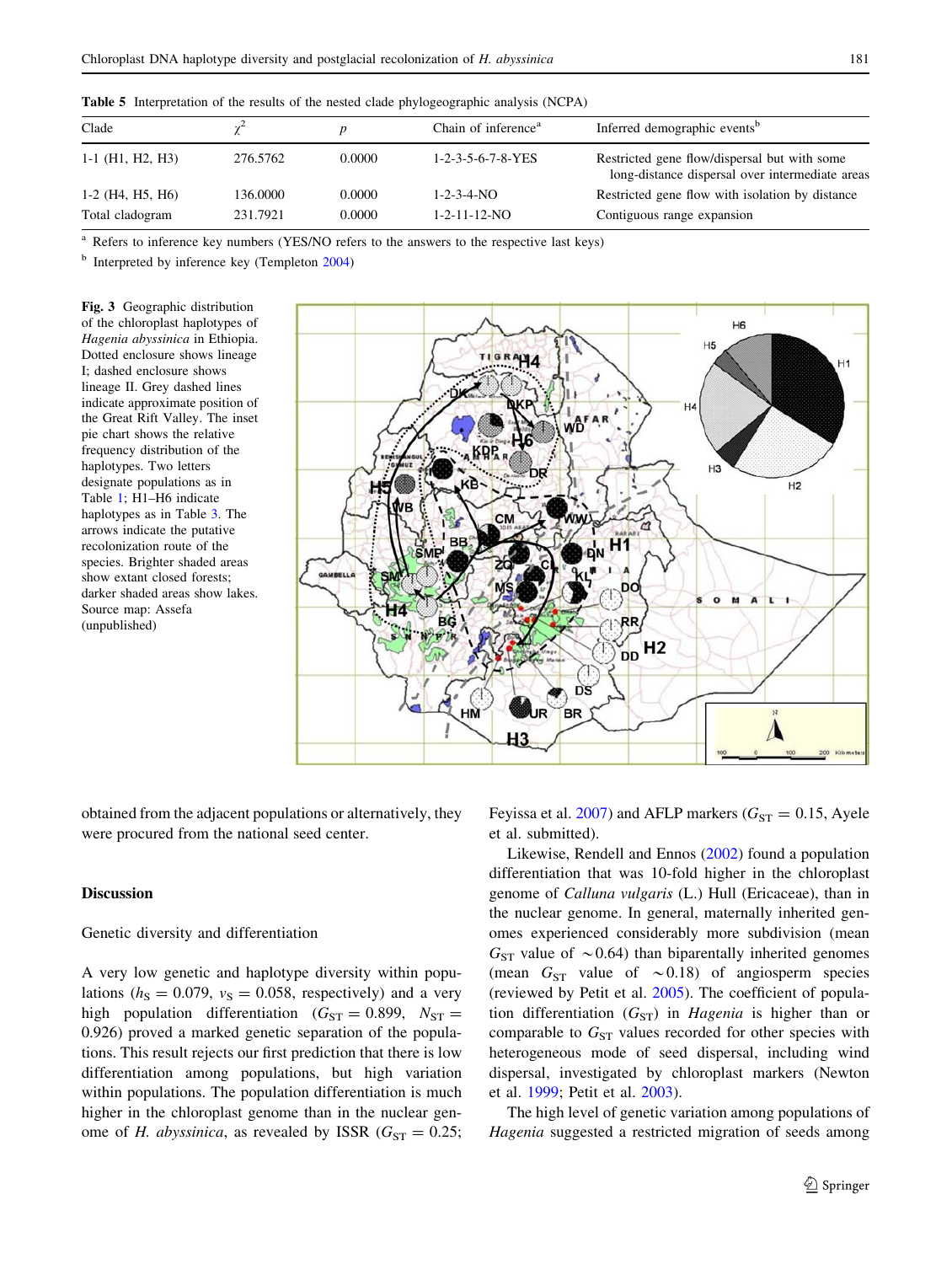regions, which is also reflected in the observed geographic structuring of haplotypes. The demographic history of the species and/or existence of natural barriers (mountains, valleys and long distances) to seed dispersal might account for the strong phylogeographic pattern. Young and Boyle [\(2000](#page-10-0)) reported that for wind-pollinated and dispersed species, the pattern of gene flow and genetic structure is a function of interfragment distance. Though Hagenia is a montane species, its migration is not necessarily along the mountains as evidenced by haplotype H1 that is distributed at both sides of the Great Rift Valley (Fig. [3\)](#page-6-0), most likely due to long-distance seed dispersal as intermediate populations are missing.

## Phylogeographical and palynological interpretation

The geographic distribution of haplotypes (Fig. [3](#page-6-0)) and their genealogical relationships (Fig. [2](#page-5-0)) observed in Hagenia demonstrated a marked phylogeographical structure as a result of highly restricted gene flow via seeds. Such patterns arise when scattering is reduced because the novel mutations remain localized within the geographical context of their origins (e.g. Butaud et al. [2005\)](#page-9-0). Both the  $G_{ST}$ - $N_{ST}$ test and the NCPA detected a very strong association between genealogical and geographic distributions. The NCPA inferred that restricted gene flow associated with contiguous range expansion shaped the genetic structure of Hagenia. This result allows us to accept the second prediction that populations show geographic structuring primarily induced by isolation by distance, coupled with local mutation events. Two distinct lineages that were separated by an indel of 10 nucleotides in locus CCMP2 are evident from the cladogram (Fig. [2](#page-5-0)). The first lineage constitutes haplotype H4 and its derived haplotypes H5 and H6 that are distributed in the southwestern and northern regions (referred hereafter as lineage I), while the second lineage embodies H1 and its derived haplotypes H2 and H3 in central and southern regions (lineage II). Such a non-random distribution of haplotypes asserts our prediction on the existence of phylogeographic pattern in Hagenia.

In light of the palynological records discussed at the end of this section, there are two possible scenarios for the immigration of *Hagenia* into Ethiopia. The first scenario suggests that the lineage I of Hagenia recolonized Ethiopia first through the southwestern mountains (population Bonga, BG) that is situated to the west of the Great Rift Valley whereas the second scenario suggests that lineage II of Hagenia recolonized Ethiopia first through the southern mountains (population Hagere-Mariam, HM) situated east of the Great Rift Valley. However, our data supports the first scenario. The cladogram demonstrated that haplotype H4 is the most probable ancient haplotype that served as a root for the rest of the haplotypes because of its higher out-group weight. Castelloe and Templeton [\(1994](#page-9-0)) argued that the most ancient haplotype should be located at the center of the gene tree and be geographically widespread, whereas the most recent haplotypes should be at the tips of the gene tree and be localized geographically. This ascertains the postulation that haplotype H4 is the most ancient haplotype (followed by H1), whereas H2, H3, H5 and H6 are located at the tips of the gene tree and are highly localized geographically. This observation suggests that Hagenia recolonized Ethiopia most likely through the southwestern mountains of the country (population Bonga, BG) from southern African regions and expanded and diversified in the central, southern and northern regions of the country. Our results demonstrated that lineage I most likely gave rise to lineage II due to a deletion of 10 nucleotides in a single mutational event. This mutational event was quite recent assuming the recent recolonization of Ethiopia by Hagenia. All the southern haplotypes were most likely derived from a single seed parent with haplotype H4 and expanded to the central regions and diversified into the southern regions. In general, our results confirm that recolonization took place only from the south. The inferred recolonization routes and putative long-distance dispersal event are shown in Fig. [3](#page-6-0).

The long gap observed between the northern and southern populations with the haplotype H4 led to three postulations: (1) the populations that are situated between these two regions diversified to other haplotypes due to mutation (e.g. population WB diversified to H5 and population DR diversified to H6, both based on a single mutation event), (2) some populations containing the same haplotype might be lost due to anthropogenic activities, (3) natural or human mediated colonization events in terms of long-distance seed dispersal or purposeful seed transfer account for this disjunct haplotype distribution. The postulations, however, are not exclusive. Haplotype H1 is also widely distributed, and such a widespread distribution of individual haplotypes indicates rapid range expansion (Schaal et al. [1998\)](#page-10-0) and the significant role of rare events, particularly long-distance seed dispersal and mutation, in shaping the genetic diversity in Hagenia. Furthermore, the patchy structure of the haplotypes of Hagenia, in general, is a result of rare long-distance dispersal of seeds during colonization, each patch resulting from a founding event beyond the colonizing front.

Climate conditions over the LGM show dry conditions over East Africa, when lake levels were lower than today or even dried out (Lamb et al. [2007;](#page-10-0) Umer et al. [2004](#page-10-0)). The LGM was dry and cold on the mountains (Umer et al. [2004](#page-10-0)). For example, Lake Tana, source of the Blue Nile, in northern Ethiopia was desiccated between 16,700 and 15,100 cal BP (Lamb et al. [2007](#page-10-0)). These areas today receive mean annual rainfall of nearly 1,400 mm/year. In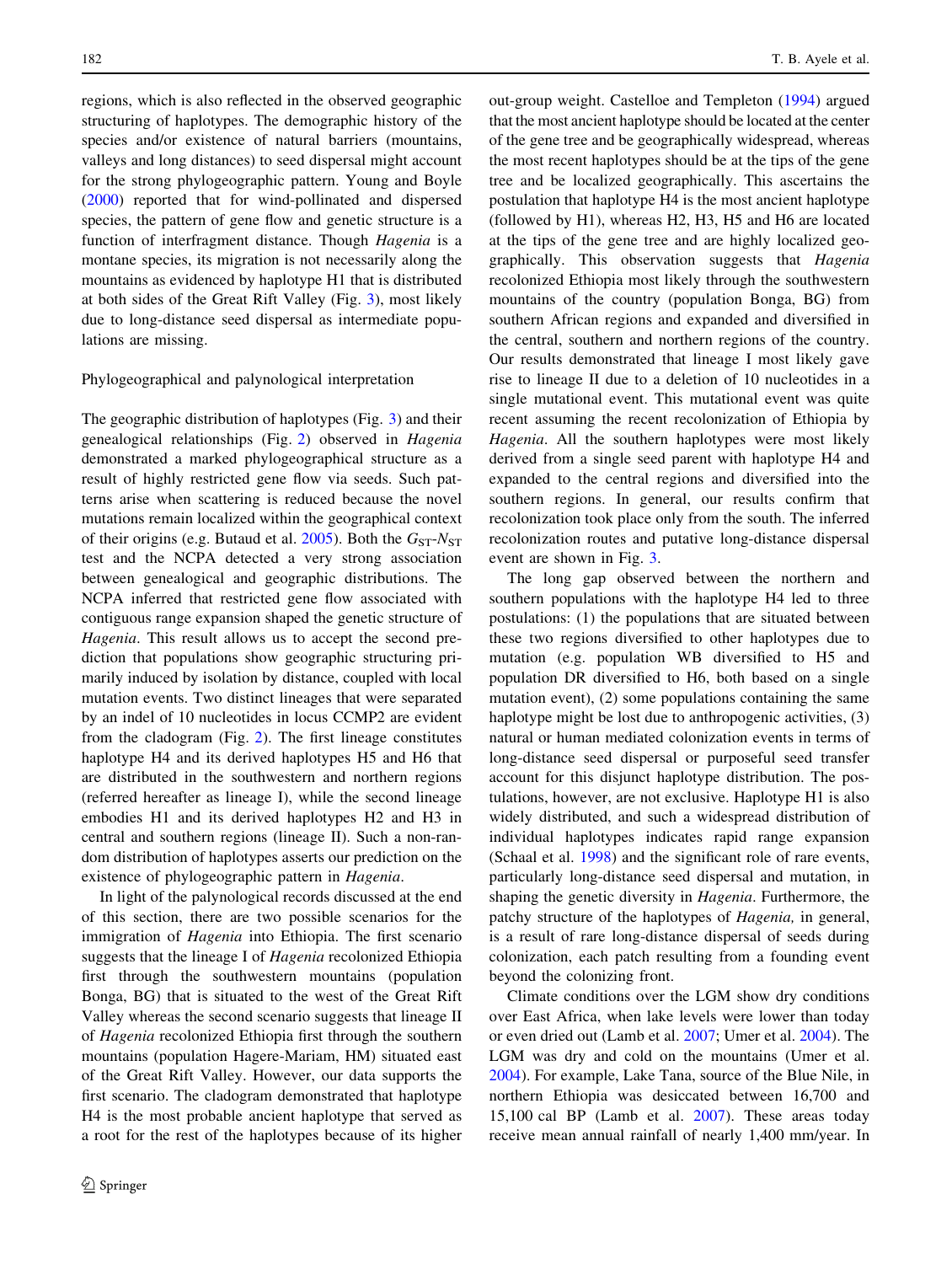the south western part of the country mean annual rainfall today reaches 2,000 mm. Therefore, it can be supposed that one area for the LGM refugium could likely be located in the south western part of the country. This implies that the recent recolonization of Hagenia in the northern uplands is the result of climatic amelioration after the LGM. Moreover, fossil pollen data shows that signals of postglacial Hagenia expansion started earlier in the southern regions (Burundi, Uganda, Kenya) (Hamilton [1982](#page-9-0); Bonnefille et al. [1995;](#page-9-0) Jolly et al. [1997\)](#page-10-0) when compared with the Ethiopian mountains where it was much later (Hamilton [1982;](#page-9-0) Umer and Bonnefille [1998](#page-10-0); Umer et al. [2007](#page-10-0)). While the refugium for upland tree species including Hagenia is not known so far, they might have recolonized the northern highlands out of either regions mentioned above. Though complete coverage is unavailable from Africa, the palynological data obtained from fossil pollen stratigraphy of some sites (Table 6) suggested that the postglacial recolonization of Hagenia followed a northward route with the oldest available record from Burundi (ca.  $34,000$  <sup>14</sup>C yrs BP). Major expansion of Hagenia took place around 11,500  $^{14}$ C yrs BP in Burundi (Bonnefille et al. [1995](#page-9-0)) and Uganda, such as in the area of Ahakagyezi swamp (Jolly et al. [1997](#page-10-0)). Its major expansion on the Bale Mountains (southern Ethiopia) was after 2,500 cal yrs BP (Umer et al. [2004;](#page-10-0) Umer and Bonnefille [1998\)](#page-10-0). Bonnefille and Umer [\(1994](#page-9-0)) also reported that Hagenia expanded after 590 yrs BP in Arsi Mountains (central Ethiopia). In general, the signal of Hagenia in the pollen records in Ethiopia was quite high in the late Holocene epoch and the palynological evidences in general suggested a possible northward migration route also within Ethiopia. The fossil pollen records support our third prediction that Hagenia recolonized Ethiopia after the LGM more particularly becoming abundant during the late Holocene in contrast to the southern regions. The examination of the same pollen diagrams that are described above also indicated a northward recolonization of some other tree species such as Podocarpus falcatus, Juniperus procera and Olea species in Africa. The palynological data also showed that the fossil pollen accumulation of H. abyssinica has been alarmingly declining through time in the African countries other than Ethiopia, suggesting a sequential reduction in the size of the populations.

It remains uncertain from the pollen data whether there was a forest refugium during the glacial/late glacial period at lower altitudes than 2,000–2,500 m in southern Ethiopia. However, Holocene pollen diagrams from such areas as the Rift Valley do not suggest that the refugium was there (Lezine and Bonnefille [1982](#page-10-0); Lamb et al. [2000](#page-10-0)). The reason could be that LGM climate was too dry to support forest refugia. Southwestern Ethiopia could be a possible refugium as supported by the molecular data and current climatic conditions.

| Site, country, references               | Altitude of core<br>(m a.s.l.) | Approximate age<br>at first appearance | Maximum record<br>of pollen $(\%)$ | Major expansion<br>$(^{14}C$ yrs BP) |
|-----------------------------------------|--------------------------------|----------------------------------------|------------------------------------|--------------------------------------|
| Rusaka, Burundi <sup>3</sup>            | 2,070                          | 34,000 $^{14}$ C yrs BP                | 20                                 | 11,500-10,000                        |
| Kuruyange Swamp, Burundi <sup>12</sup>  | 2,000                          | 11,500 $^{14}$ C yrs BP                | 10                                 | 11,500-10,500                        |
| Kamiranzovu Swamp, Rwanda <sup>12</sup> | 1,950                          | 18,000 $^{14}$ C yrs BP                | 7.5                                | 14,200-13,400                        |
| Mount Kenya <sup>4</sup>                | 2,350                          | >33,350 <sup>-14</sup> C yrs BP        | 40                                 | 11,000-5,000                         |
| Ahakagyezi Swamp, Uganda <sup>12</sup>  | 1,830                          | 15,500 $^{14}$ C yrs BP                | 74                                 | 13,500-10,000                        |
| Lake Albert, Uganda <sup>1</sup>        | 619                            | 12,000 $^{14}$ C yrs BP                | < 2.5                              | na                                   |
| Lake Turkana, Kenya <sup>2</sup>        | 375                            | 2,200 $^{14}$ C yrs BP                 | <1                                 | na                                   |
| Garba Guracha, Ethiopia <sup>5</sup>    | 3,950                          | $17,000$ cal yrs BP                    | 10                                 | $2,500 - 0$                          |
| Tamsaa, Ethiopia <sup>2, 6</sup>        | 3,000                          | 15,470 cal yrs $BP2$                   | 45                                 | $2,500 - 0$                          |
| Mt. Badda, Ethiopia <sup>13</sup>       | 4,040                          | 9,000 $^{14}$ C yrs BP                 | 16.3                               | 1,500-700                            |
| Lake Tilo, Ethiopia <sup>7, 8</sup>     | 1,545                          | $8,000^{14}$ C yrs BP                  | < 2.5                              | na                                   |
| Dega Sala, Ethiopia <sup>9</sup>        | 3,600                          | 1,850 $^{14}$ C yrs BP                 | ca. 7                              | na                                   |
| Lake Langeno, Ethiopia <sup>10</sup>    | 1,583                          | 2,370 $^{14}$ C yrs BP                 | $\leq$ 5                           | na                                   |
| Lake Hardibo, Ethiopia <sup>11</sup>    | 2,150                          | 2,500 $^{14}$ C yrs BP                 | < 2.5                              | na                                   |

Table 6 Late Pleistocene to late Holocene fossil pollen records of *Hagenia* from some sites in Africa

The sites are arranged from south to north, generally showing a decreasing trend in ages of fossil pollen. Low pollen grain percentages in some sites may suggest that pollen was transported from other forests

na not applicable (no major expansion)

Sources: <sup>1</sup>Beuning et al. ([1997\)](#page-9-0), <sup>2</sup>Umer et al. ([1996](#page-10-0)), <sup>3</sup>Bonnefille et al. [\(1995](#page-9-0)), <sup>4</sup>Olago et al. ([1999\)](#page-10-0), <sup>5</sup>Umer et al. ([2007\)](#page-10-0), <sup>6</sup>Umer and Bonnefille ([1998\)](#page-10-0), <sup>7</sup>Lamb ([2001\)](#page-10-0), <sup>8</sup>Lamb et al. ([2004\)](#page-10-0), <sup>9</sup>Bonnefille and Umer [\(1994](#page-9-0)), <sup>10</sup> Umer and Bonnefille ([1991\)](#page-10-0), <sup>11</sup>Darbyshire et al. ([2003\)](#page-9-0), <sup>12</sup>Jolly et al ([1997\)](#page-10-0) 13Hamilton ([1982](#page-9-0))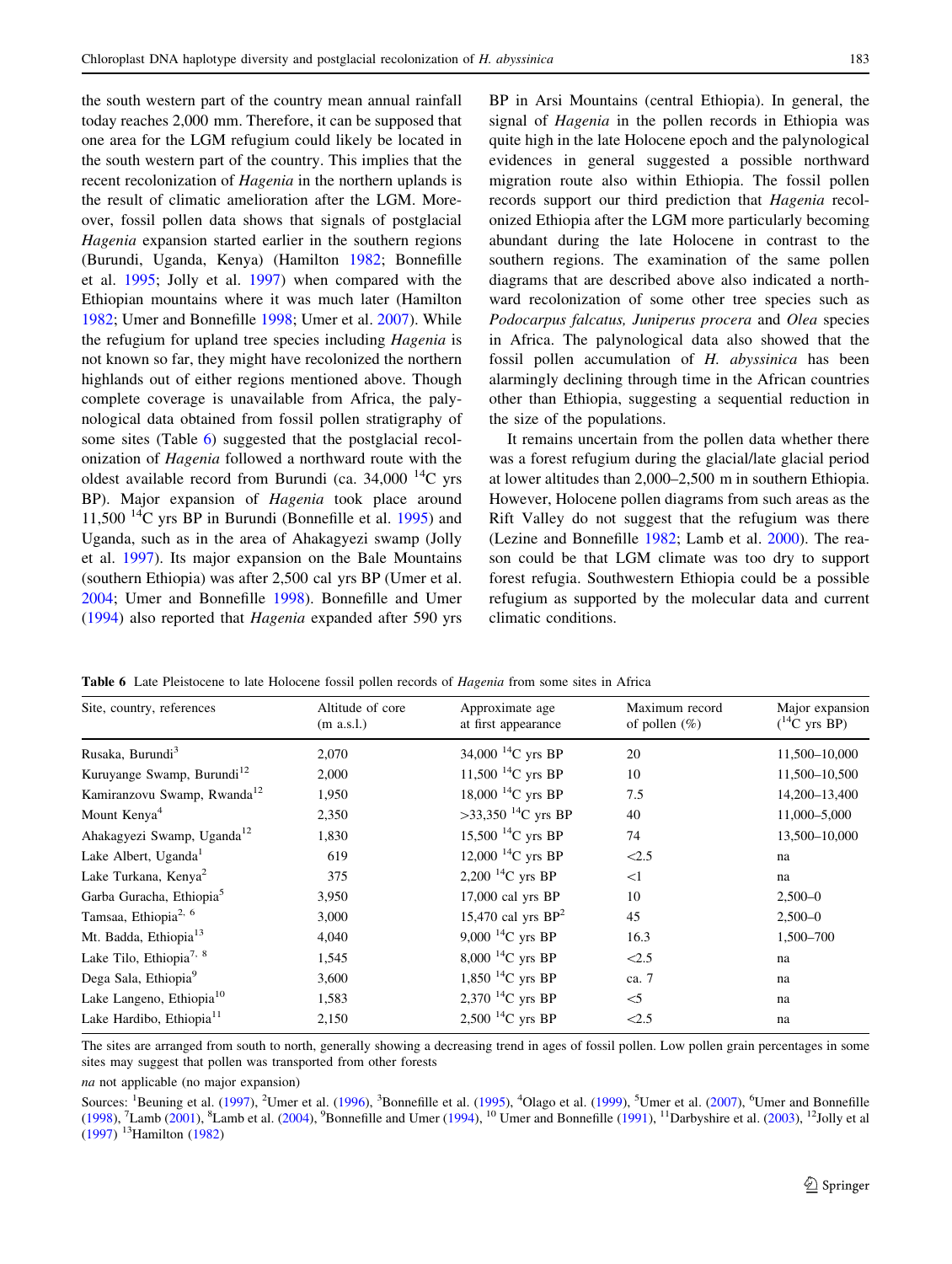#### <span id="page-9-0"></span>**Conclusions**

The joint interpretation of genealogical relationships among the chloroplast haplotypes and the fossil pollen evidences allowed us to accept the hypothesis predicting recolonization of Ethiopia by Hagenia after the LGM from the south of Ethiopia and possibly south western Ethiopia. The first is supported by palynological information whereas the second is by molecular and current climate information. There was no indication of past fragmentation of Hagenia populations from our results, pointing to the effect of random longdistance seed dispersal. It is most likely that populations were established from few parent seed trees. Given the mountainous topography of the country that is intermittently dissected by wide valleys, Hagenia did not have a continuous distribution. The cpDNA assay detected sufficient variation for a phylogeographic study of H. abyssinica in Ethiopia. A remarkable subdivision of cpDNA diversity in the species was found, as indicated by a high level of genetic differentiation. The chloroplast haplotypes of H. abyssinica demonstrated a pattern of isolation-by-distance. Unlike most of the wind-dispersed tree species, the chloroplast haplotypes found in Hagenia showed a clear pattern of congruence between their geographical distribution and genealogical relationships, allowing us to accept the prediction on geographic structuring. Analysis of cpDNA types and palynological inventories, including all countries where the species is known to grow, would fully resolve the genealogical relationships and help to identify the glacial refugia of Hagenia in Africa. The analysis of pollen records from different sites and altitudes in Ethiopia where Hagenia is growing would help to fully understand the recolonization route of the species within the country.

Acknowledgments This work is supported by the German Federal Ministry of Economic Cooperation and Development (BMZ) through the German Technical Cooperation (gtz) as a component of a project ''Support to the Forest Genetic Resources Conservation Project'' of the Ethiopian Institute of Biodiversity Conservation (IBC). The German Academic Exchange Service (DAAD) executed the grant as a PhD project of the first author. The National Meteorological Service Agency of Ethiopia provided climatic data free of charge. We are indebted to Oleksandra Dolynska and Thomas Seliger for technical assistance in the laboratory.

Open Access This article is distributed under the terms of the Creative Commons Attribution Noncommercial License which permits any noncommercial use, distribution, and reproduction in any medium, provided the original author(s) and source are credited.

#### References

Abegaz BM, Ngadjui BT, Bezabih M, Mdee LK (1999) Novel natural products from marketed plants of eastern and southern Africa. Pure Appl Chem 71:919–926

- Avise JC (2004) Molecular markers, natural history and evolution, 2nd edn. Sinauer Associates Inc, Sunderland
- Azene BT, Birnie A, Tegnäs B (1993) Useful trees and shrubs for Ethiopia: identification, propagation and management for agricultural and pastoral communities. Technical Handbook No. 5, Regional Conservation Unit, Swedish International Development Authority (SIDA)
- Beuning KRM, Talbot MR, Kelts K (1997) A revised 30,000-year paleoclimatic and paleohydrologic history of Lake Albert, East Africa. Palaeogeogr Palaeocl 136:259–279
- Birky CW Jr (1995) Uniparental inheritance of mitochondria and chloroplast genes: mechanisms and evolution. Proc Natl Acad Sci USA 92:11331–11338
- Bonnefille R, Umer MM (1994) Pollen-inferred climatic fluctuations in Ethiopia during the last 3000 years. Palaeogeogr Palaeocl 109:331–343
- Bonnefille R, Riollet G, Buchet G, Icole M, Lafont R, Arnold M, Jolly D (1995) Glacial/interglacial record from intertropical Africa, high resolution pollen and carbon data at Rusaka, Burundi. Quaternary Sci Rev 14:917–936
- Butaud J-F, Rives F, Verhaegen D, Bouver J-M (2005) Phylogeography of Eastern Polynesian sandalwood (Santalum insulare), an endangered tree species from the pacific: a study based on chloroplast microsatellites. J Biogeogr 32:1763–1774
- Cain ML, Milligan BG, Strand AE (2000) Long-distance seed dispersal in plant populations. Am J Bot 87:1217–1227
- Castelloe J, Templeton AR (1994) Root probabilities for intraspecific gene trees under neutral coalescent theory. Mol Phylogenet Evol 3:102–113
- Cavers S, Navarro C, Lowe AJ (2003) Chloroplast DNA phylogeography reveals colonization history of a Neotropical tree, Cedrela odorata L., in Mesoamerica. Mol Ecol 12:1451–1460
- Clement M, Posada D, Grandall KA (2000) TCS: a computer program to estimate gene genealogies. Mol Ecol 9:1657–1659
- Cruzan MB, Templeton AR (2000) Paleoecology and coalescence: phylogeographic analysis of hypotheses from the fossil record. Trends Ecol Evol 15:491–496
- Darbyshire I, Lamb H, Umer MM (2003) Forest clearance and regrowth in northern Ethiopia during the last 3000 years. Holocene 13:537–546
- Dawit A, Ahadu A (1993) Medicinal plants and enigmatic health practices of Northern Ethiopia. Berhanena Selam Printing Press, Addis Ababa
- Excoffier L, Laval G, Schneider S (2005) Arlequin (version 3.0): an integrated software package for population genetics data analysis. Evol Bioinform 1:47–50
- Feyissa F, Nybom H, Bartish IV, Welander M (2007) Analysis of genetic diversity in the endangered tropical tree species Hagenia abyssinica using ISSR markers. Genet Resour Crop Evol 54:947–958
- Finkeldey R, Hattemer HH (2007) Tropical forest genetics. Springer, Berlin
- Hall TA (1999) BIOEDIT: a user-friendly biological sequence alignment editor and analysis program for windows 95/98/NT. Nucleic Acids Symposium Series 41:95–98
- Hamilton AC (1982) Environmental history of East Africa. A study of the quaternary. Academic Press, London
- Harris SA, Ingram R (1991) Chloroplast DNA and biosystematics: the effects of intraspecific diversity and plastid transmission. Taxon 40:393–412
- Hedberg O (1989) Rosaceae. In: Hedberg I, Edwards S (eds) Flora of Ethiopia, Vol. 3, Pittosporaceae to Arralaceae. The National Herbarium, Addis Ababa
- Heuertz M, Fineschi S, Anzidei MA et al (2004) Chloroplast DNA variation and postglacial recolonization of common ash (Fraxinus excelsior L.) in Europe. Mol Ecol 13:3437–3452